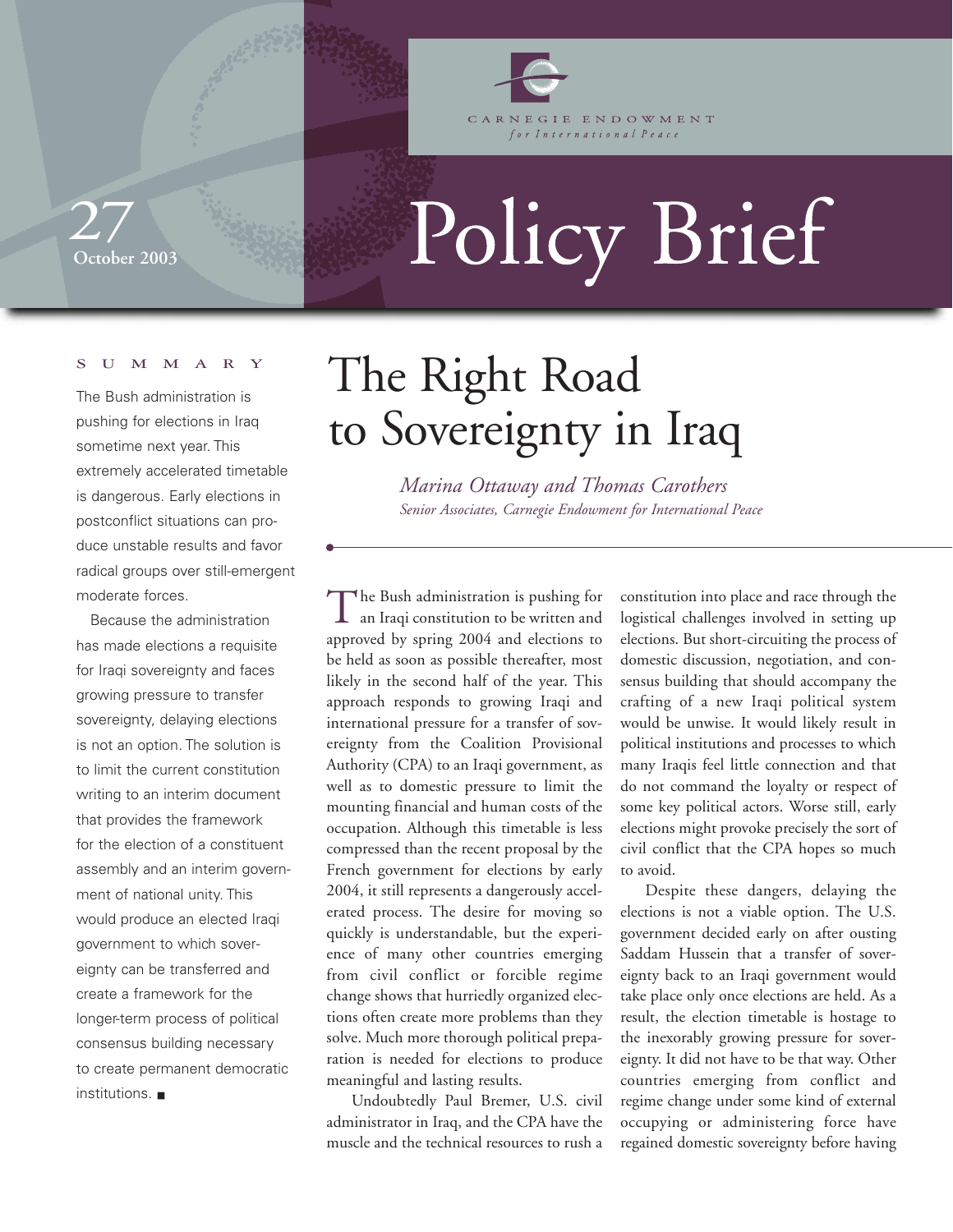*2* Policy Brief



**Marina Ottaway** is a senior associate in the Democracy and Rule of Law Project. She is the author of more than ten books including *Democracy Challenged: The Rise of Semiauthoritarianism* (Carnegie Endowment, 2003) and *Africa's New Leaders: Democracy of State Reconstruction?* (Carnegie Endowment, 1999), and coeditor with Thomas Carothers of *Funding Virtue: Civil Society Aid and Democracy Promotion* (Carnegie Endowment, 2000). She also is a professorial lecturer in African Studies at the School for Advanced International Studies of Johns Hopkins University.

elections. Afghanistan is just one example. After the defeat of the Taliban in October 2001, Afghanistan quickly gained its own interim administration, led by President Hamid Karzai, and a detailed transition roadmap, finalized in Bonn in December 2001. With sovereignty and a roadmap for transition already in hand, Afghans have been willing to wait for elections. The planned elections of next year will take place close to three years after the end of the war.

If elections remain the gate to sovereignty in Iraq, there is only one way to reconcile the resultant imperative of holding early elections with the need for a lengthy process of political consensus building and institutional creation: Limit the first phase of constitution writing to an interim constitution and hold the first elections under that framework only for an interim government of national unity and a constituent assembly. This would produce an elected government to which the CPA could hand over sovereignty and create an institutional framework that could oversee the longer term, less hurried effort to create permanent democratic institutions. Even with more time Iraqis may not reach the compromises necessary to make a democratic system work. The history of Iraq is one of political strife kept in check only by authoritarian governments capable of strong-arming all existing political forces into submission. This is not a particularly good starting point for building democracy, but it is the reality on the ground, one that makes it all the more important not to rush the process.

#### **Danger of Premature Elections**

Rushing to elections in countries emerging from conflict or sudden regime collapse often prevents the necessary process of negotiation over the basic political rules and bargains for a new democratic system. Holding elections without a solid underlying political consensus on the rules and substance of a new political system presents at least two major dangers.

First, some of the major political forces may lack the confidence that if they do poorly in the elections their basic interests will

still be protected by the system. They may refuse to accept the results unless they win. Several examples of such rejection of results occurred in the 1990s, with different but equally undesirable outcomes. After a long civil war in Angola and then an uncertain peace agreement, the two rival movements, disguised as political parties but still armed, agreed to participate in elections in 1992. Each side assumed it would win; neither was seriously committed to a democratic process. International technocrats under UN supervision performed logistical miracles in pulling off the elections, for naught. The losing party launched another military offensive within days of the elections and ten more years of civil war followed.

In Cambodia, opposition parties emerged victorious from UN-sponsored elections held two years after the 1991 peace agreement that brought the long-running civil war to an end. But the incumbent leader, Hun Sen, refused to accept the results. Still in control of the bureaucracy and the military, he forced the parliament to accept the formation of a government headed by two prime ministers—himself and the head of the winning party. Before long, however, he grew discontented with sharing power and seized full power militarily.

And in Liberia, elections imposed by the international community in 1997 reconfirmed the dominant position of Charles Taylor, the victorious leader of the armed group that had devastated the country in years of war. Liberians gave Taylor a majority vote not because they liked him but because they realized he would not allow himself to be sidelined by an electoral loss and would plunge the country back into war in response to an unfavorable showing. Elections that promised at least stability and perhaps the start of a political liberalization process brought neither. Taylor ruled repressively, and opposition forces returned to fighting. The country lapsed again into disastrous civil war, prompting recently another round of international intervention, led by West African peacekeepers, with minor U.S. support.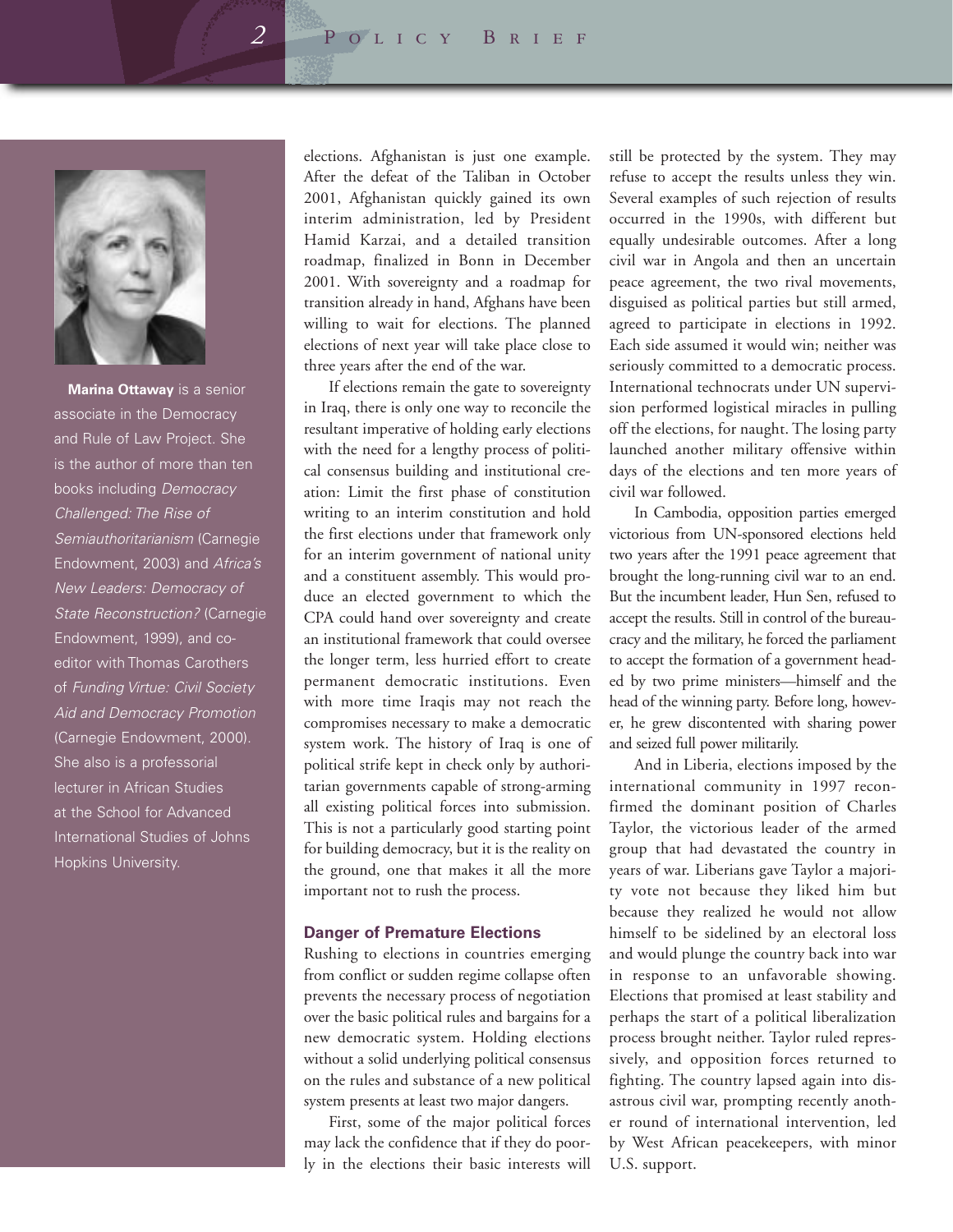The second danger of early elections is that they can increase the power of radical, uncompromising groups. Such political forces tend to be the first to organize in postconflict situations and do well in hurried elections. Citizens divided along ethnic or religious lines are often wary of the ability of a fragile new political system to protect their core identity-based interests and vote for radicals who promise to defend such interests by any means.

Bosnia is a telling example in this regard. At the insistence of the international powers occupying the country after the 1995 Dayton Accords, Bosnia held elections just nine months after the peace agreement was reached. In those elections, which are now widely viewed by political analysts as a setback for reconciliation and democratization, radical nationalist forces on all three sides of the ethnic divide defeated more moderate groups. New, moderate parties had insufficient time to organize. Voters, still unsure whether the new system would really protect them, rewarded the radicals.

The dangers of rejection and radicalization are present in Iraq. The most visible groups on the emergent political scene are those with clear ethnic or regional identities. In a hurried political campaign, the more radicalized groups and the sharper messages are likely to stand out. Other groups—such as the new, moderate, secular organizations and the formerly exiled organizations that the United States hoped would become major domestic forces—are only just beginning to develop their base. Moreover, the major groups that have already emerged may not easily abide by elections results if those results thwart their ambitions or exacerbate their grievances. The Kurdish parties have governed a virtually independent region of Iraq for a decade and would likely be loath to submit to any elected government that attempted to curb their autonomy. The Shia clerics already have a wide political base and a surging sense of political destiny, one they might be unwilling to abandon if electoral results did not give them what they want. The Sunni elite, struggling with the calamitous loss of its dominant position, is unlikely to be very happy with what elections will bring it.

#### **Crafting a Political System in Iraq**

In building a new political system, Iraqis will have to reach agreement on an almost overwhelming number of difficult, divisive political issues. The most important and divisive, but by no means the only, issues that will arise in writing a constitution include the following:

■ In devising a federal system for Iraq, which many groups favor, critical decisions will be necessary about the boundaries of the new internal states and the degree of autonomy they possess. The Kurds have already drafted a constitutional proposal calling for a federation composed of one Kurdish and one Arab state, with significant autonomy for the states. Other Iraqis want to see states with less autonomy and with boundaries set in accordance with population size and geography, disregarding ethnic and religious lines. Still others would be interested in boundaries that maximize Shia power, enhance Sunni influence, or protect minorities.

■ A fundamental choice will need to be made whether to have a presidential or a parliamentary system. The presidential system would be in keeping with the strong executive tradition of Iraq and other Arab countries but would raise the specter of a return to strongman rule. A parliamentary system would be less threatening but more alien, and could be more easily paralyzed by dissension and instability.

■ Equally hard and contentious will be the decision whether to incorporate, and if so, how to incorporate into Iraq's new constitution and legal institutions the principles derived from the vast body of Islamic laws and interpretation known as the *Sharia.*

In addition to constitutional issues, Iraq will also face major choices in establishing the



**Thomas Carothers,** who directs the Democracy and Rule of Law Project at the Carnegie Endowment for International Peace, is an international lawyer and political scientist, and has written extensively on democracy promotion, including *Aiding Democracy Abroad: The Learning Curve* (Carnegie Endowment, 1999), and *Assessing Democracy Assistance: The Case of Romania* (Carnegie Endowment, 1996). He also co-edited with Marina Ottaway *Funding Virtue: Civil Society Aid and Democracy Promotion,* (Carnegie Endowment, 2000).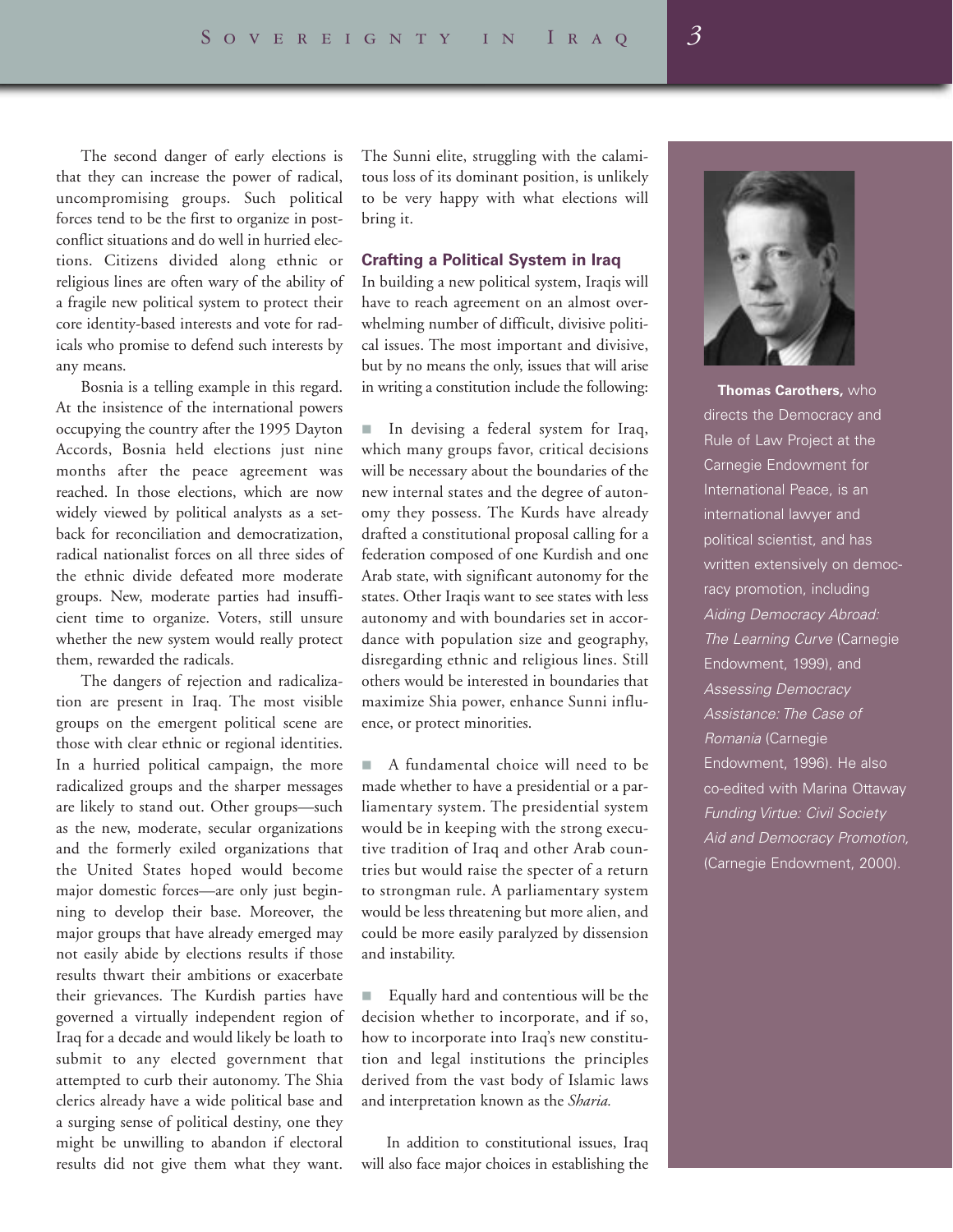*4* Policy Brief

#### **Doing It Right**

#### **The Value of Protracted Negotiations…**

When Nelson Mandela was released in February 1990, the African National Congress (ANC) demanded that the apartheid government be disbanded immediately and elections held within six months. The government, still intent on finding a formula to enhance the power of the white minority, insisted on prolonged negotiations and on staying in power until the elections.

Despite the ANC's initial dismay, the slow transition was crucial to success. The negotiations showed the white minority that Africans would not accept a political system based on ethnic representation and convinced the ANC that a quick transition was impossible. The lengthy talks forced all political parties to confront not only what divided them but also what they had in common. They eventually reached agreement on a set of principles that would be included in the future constitution and on transitional power-sharing mechanisms. Negotiations were slow and painful but paid off when a peaceful transition took place in 1994.

#### **…and of Transitional Steps**

Many have derived lessons for Iraq from the post–World War II reconstruction of Germany and Japan, but Italy provides a more pertinent example. Having signed an armistice with the United States in 1943, Italy was not a defeated enemy in 1945, although the United States and Great Britain had a strong military presence there. Italy thus maintained its own government, with the main authority initially in the hands of a Committee of National Liberation that included all major parties. In 1946, Italy held elections for a constituent assembly. The Christian Democratic Party was the winner with 35 percent of the vote, but the socialist and communist parties combined gained 39 percent. What saved the day was the formation of a government of national reconciliation, with a Christian Democratic prime minister and the participation of communists and socialists. It was a tense period, but in two years the constituent assembly produced a document accepted by all. The parliamentary elections held in 1948 under the new constitution showed the value of the transitional steps. The moderate Christian Democrats had time to get better organized and gained 48 percent of the vote, with the communist/socialist alliance getting 30 percent.

core laws and procedures necessary for the construction of a democratic electoral process, including the following:

In adopting a new electoral system, should Iraq opt for a system of proportional representation, for single member districts, or for a mixed system? Proportional representation is favorable to small parties and can potentially allow better representation of national minorities. It also can lead to unstable legislatures. With their winner-take-all quality, single member constituencies tend to eliminate small parties and render it more difficult to achieve representation for minorities. But they are often relatively stable and create stronger ties between elected representatives and their constituents.

In writing a law on political parties, there will arise critical issues about their registration. For example, should the registration of parties with a religious identity be allowed, creating the possibility of an Islamist victory or at least a strong Islamist voice in government? Or should such parties be outlawed as incompatible with liberal democracy, leading part of the population to feel disenfranchised?

Establishing a voter registration system will be more than a technical challenge; it will require choices with important political implications. Ideally, the registration of voters should be preceded by a national census and the issuance of identity cards and voter registration cards to all Iraqis. But a census before next summer is out of the question, partly because of time, partly because census taking in countries with a heterogeneous population and poor record keeping is a politically charged exercise that can upset carefully constructed balances. Although countries facing transitional elections often do register voters without a prior census, the result is frequently controversial. Minorities complain they are underrepresented, and opposition groups blame their poor performance on inaccurate voter lists.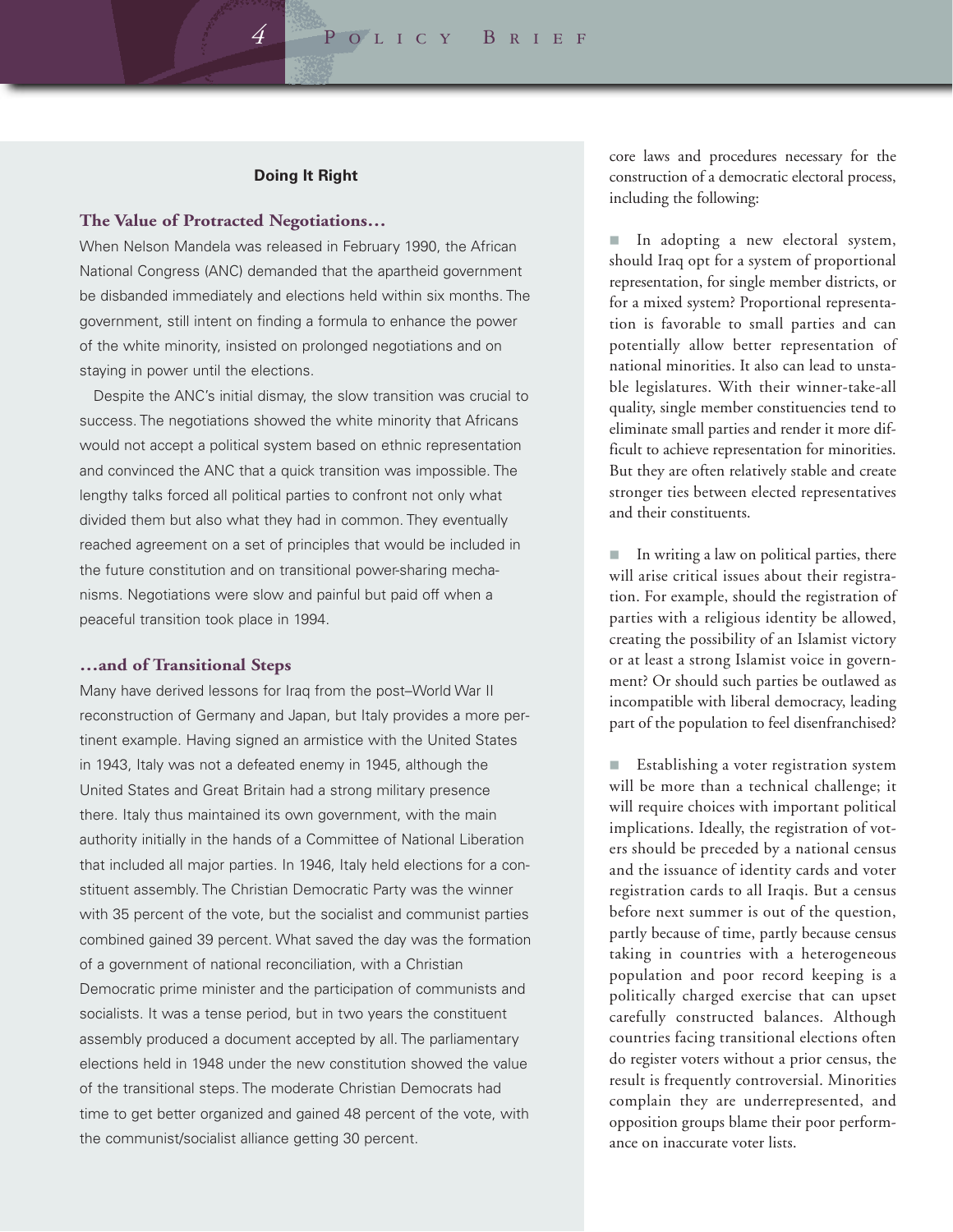These myriad constitutional, legal, and procedural issues will inevitably arise in crafting a new political system in Iraq. They would be contentious in any context. They will be particularly difficult to solve in Iraq, given its ethnic and religious divisions, its history of conflict and repression, and its lack of experience with even partial efforts to democratize. This does not mean that reaching consensus is impossible or that Iraq can never be democratic. It only means that these issues need to be thoroughly aired, and compromises must be negotiated at length. Thus, expectations for a rapid process are not realistic. Fundamental issues cannot all be settled within the next nine months or even the next year—no matter

tution could be written, widely debated within Iraq, and voted on, all in the less than six months remaining in the timetable for the constitution announced by U.S. Secretary of State Colin Powell in September. Given its near complete authority over political and legal matters, the CPA could give U.S.-supported aid technocrats leeway to race the country through the logistical preparations for elections. Constitutions, electoral systems, rules for the registration of parties, voter registration mechanisms, and all the rest can be pulled ready-made off the shelf. But no matter what miracles of organization and efficiency outside experts manage to accomplish, Iraq will not be politically ready for elections

## Iraq needs an interim constitution to elect an interim government of national unity and a constituent assembly.

how hard both Iraqis and the CPA work. Indeed, the projected timetable is extremely short even by the standards of the typical hurried postconflict election, which usually takes about two years to organize.

#### **Value of the Provisional**

Under these circumstances, there are only two ways to ready Iraq for elections by the second half of 2004. One way is to treat the process of political construction and preparation as a technical rather than a political challenge, keeping most decisions in the hands of a very limited circle of Iraqi elites and CPA officials and minimizing wider political negotiations and public participation in the process. Paul Bremer promised that "the constitution will be widely circulated, discussed and debated among the Iraqi people" and ratified in a referendum. Yet, it is impossible that the consti-

next year. There are no technical shortcuts to the necessarily lengthy processes of political compromise, consensus building, and civic education. Overlooking this fact could lead to outcomes similar to those witnessed in Cambodia, Angola, Liberia, or Bosnia.

The CPA should therefore pursue a different course. The constitution writing beginning now should be limited to producing an interim constitution or basic law. Such a document would contain a broad commitment to democratic principles and respect for human rights; institutionally, however, it would only provide a minimalist and temporary framework needed to elect an interim government of national unity that would rule the country for three years, and a constituent assembly that would oversee the writing of a permanent constitution in the same period. Under this approach, the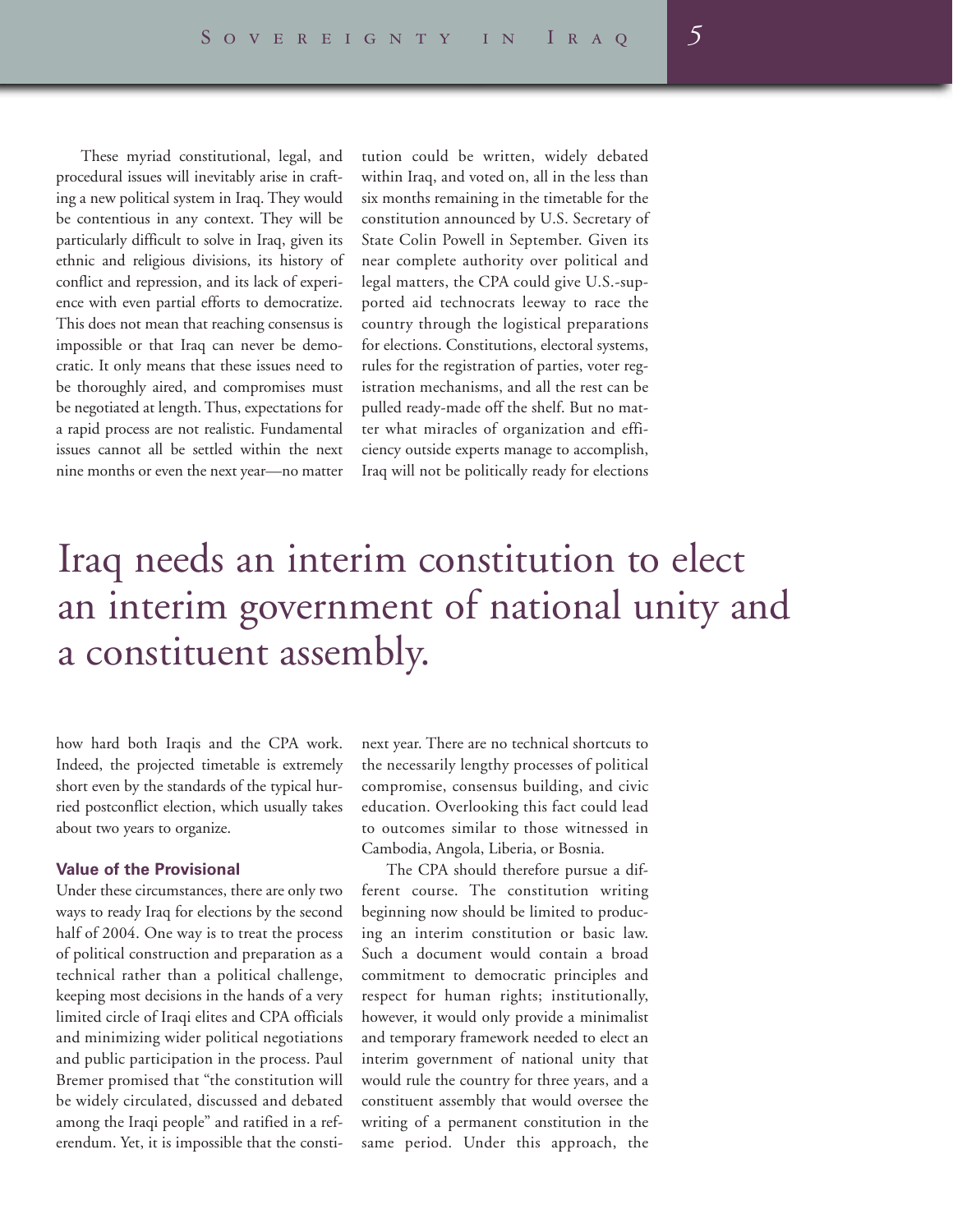#### **Doing It Wrong**

#### **Bosnia**

"It is worth bearing in mind that both Bosnia and the rest of the former Yugoslavia had already held democratic elections when they fell apart in war. Indeed, their disintegration can, in part, be attributed to the nature of the democracy which emerged. In Bosnia the 1990 election amounted to a poor ethnic census and as politicians exclusively represented the narrow interests of their own ethnic group and not the entire electorate, Bosnian society polarized and politics degenerated into a zero-sum affair."

> *—International Crisis Group, "Doing Democracy a Disservice," September 9, 1998*

#### **Liberia**

"In the 1997 Special Elections in Liberia, many voters understood their choice to be between Taylor or war, clearly an unenviable range of options. Given the legacy of the recent conflict and the pervasive fear that Taylor would return to war if not elected, many Liberians made a calculated choice that they hoped would more likely promote peace and stability. One Liberian said, 'He [Taylor] killed my father but I'll vote for him. He started all this and he is going to fix it."

*—Terrence Lyons, "Peace and Elections in Liberia" in Krishna Kumar, ed.,*  Postconflict Elections, Democratization and International Assistance

#### **Cambodia**

"The process of holding elections has yet to lead to any national reconciliation; rather, it has legitimized Hun Sen's authority…Thus, a decade after the UNTAC intervention, political factionalism, 'strongman' tactics, corruption, and social cleavages are still common in Cambodia. Despite two elections, Cambodian democracy is not yet fully representative or plural."

> *—Daniel P. L. Chong, "UNTAC in Cambodia" in Jennifer Milliken, ed.,*  State Failure, Collapse, and Reconstruction

United States would fulfill its commitment to transfer sovereignty to an elected government in the second half of 2004 but avoid many of the risks of early elections. The elections would be for significantly lower stakes than those currently being discussed. Yet the process would create nascent democratic institutions that would have the legitimacy and the time necessary to take the Iraqi political class and society through the inevitably difficult process of settling the many choices and dilemmas that arise in constructing a permanent democratic system.

The interim constitution should be kept as simple as possible. For the three-year interim period, it should establish a unitary rather than a federal system. This is not because a unitary system is the best for a democratic Iraq but because the contentious issues of federalism cannot be quickly solved. The interim constitution should provide for a parliamentary system rather than a presidential one, with proportional representation. This would avoid the dangerous winner-take-all quality of an early election for a strong presidential post and would make the constituent assembly as inclusive as possible. The registration of political parties should be kept quite open to encourage new organizations to form and to dispel fears that registration rules are being used to exclude some groups. Voter registration should proceed using a very simple method, such as election day finger marking, to encourage a large turnout and make as many Iraqis as possible feel they are part of the process.

Establishing an interim constitution and an interim government before moving to a permanent constitution and permanent political institutions would mean deliberately postponing many of the most difficult political choices facing Iraq. It would not mean sweeping them under the rug, as would happen if a permanent constitution were quickly put into place and aid technocrats took responsibility for solving the major issues of an electoral process.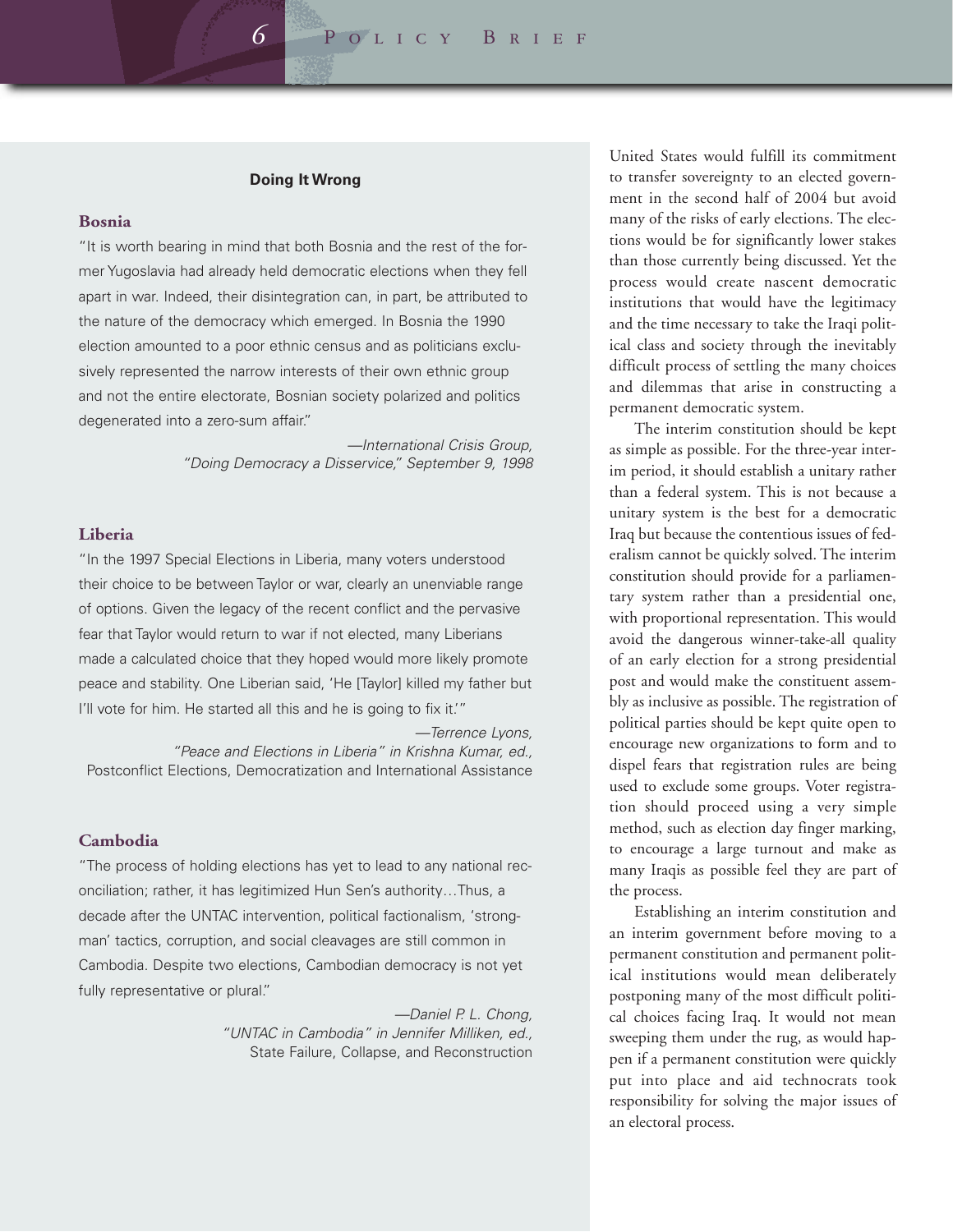An objection that has been raised against the idea of putting the writing of the constitution in the hands of an elected assembly is that this body would be dominated by Shias, who constitute 60 percent of the population, and that this would lead to the transformation of Iraq into a Iran-style theocracy. But not all Shias support radical Islamists—a poll conducted in August by Zogby International in four cities indicated that only 27 percent of Shias polled favored an Islamic government. Furthermore, a constitution is never approved by a simple majority, but by a qualified majority, and this would make it even more difficult for radicals to have their way.

ment an exit strategy. But as has been painfully learned in many countries around the world, holding elections does not a democracy make. In some cases, elections are not even the beginning of democracy. Elections are a necessary part of the process of building new democratic institutions. But if elections are rushed and held without adequate political preparation, they can provoke political conflict, distort emergent processes of political representation, and aggravate rather than heal societal divisions. The idea of a slower transition with interim steps and provisional institutions may not seem as satisfying or decisive as a democratic "big bang." And those Iraqi

## If elections are rushed without adequate political preparation, they can provoke political conflict and aggravate societal divisions.

The approach suggested here does not guarantee that when Iraqis eventually confront and try to solve the challenges of building democratic institutions they will reach happy compromises that all major political actors can accept. But it does increase the probability that this will happen. In the end, some groups will lose out, as some always do in a democratic process. The losers are more likely to accept such an outcome, however, if the issues have been the subject of real negotiations and handled within the framework of institutions such as a constituent assembly—that were chosen by Iraqis rather than the CPA.

The Bush administration is understandably anxious to have an elected government in Baghdad, both so it can claim success in establishing democracy and begin to imple-

political actors who stand to benefit from a rapid process that rewards those already in favored political positions may well resist it. But a more gradual process, rooted in extended negotiation and consensus building on the part of major domestic political actors, as well as broader public debate and participation, corresponds to lessons from other countries and the real needs of Iraq. ■

*The Carnegie Endowment normally does not take institutional positions on public policy issues; the views presented here do not necessarily reflect the views of the Endowment, its officers, staff, or trustees.*

*© 2003 Carnegie Endowment for International Peace*